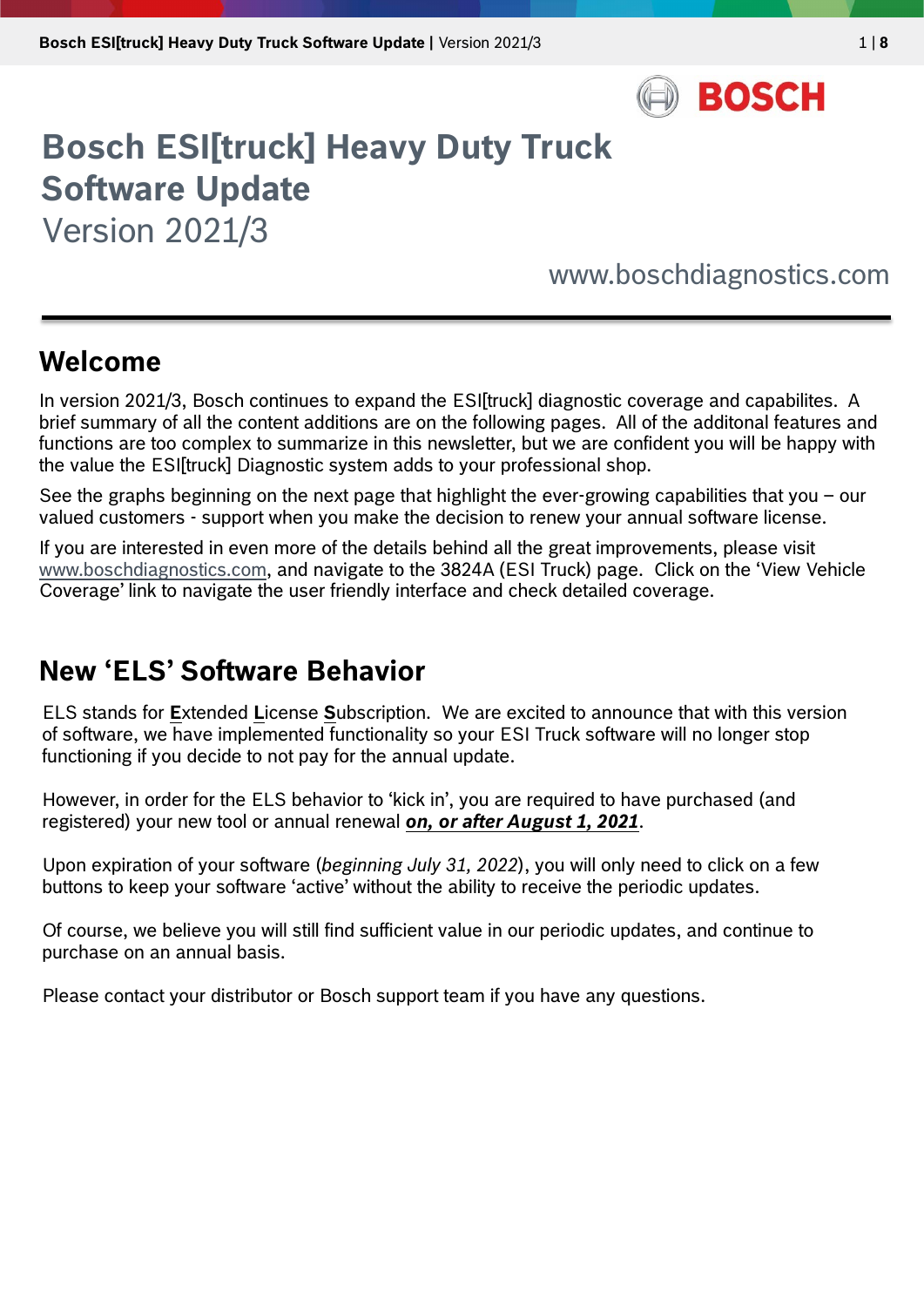### **Expanding Coverage**





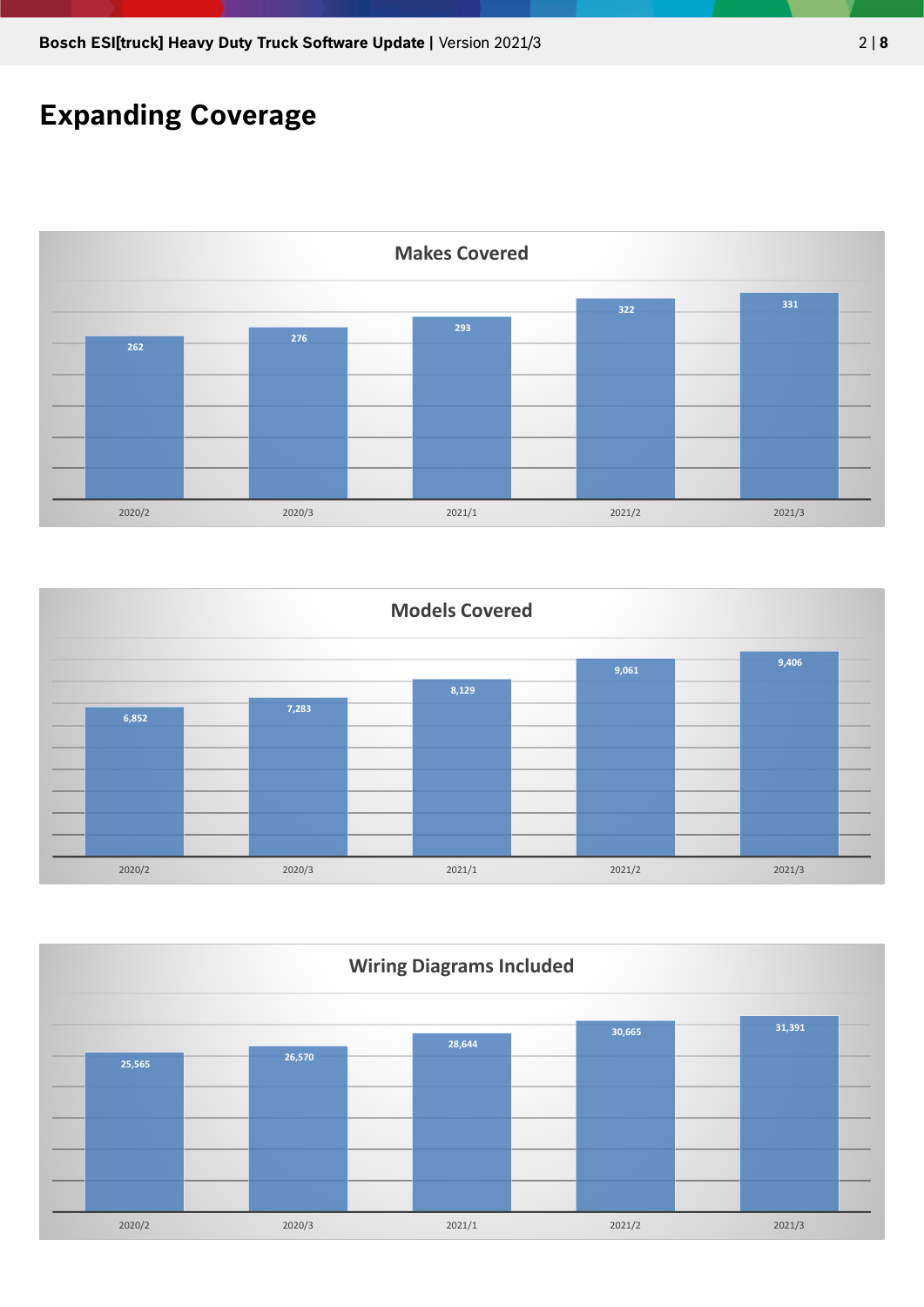## **Expanding Coverage (continued)**





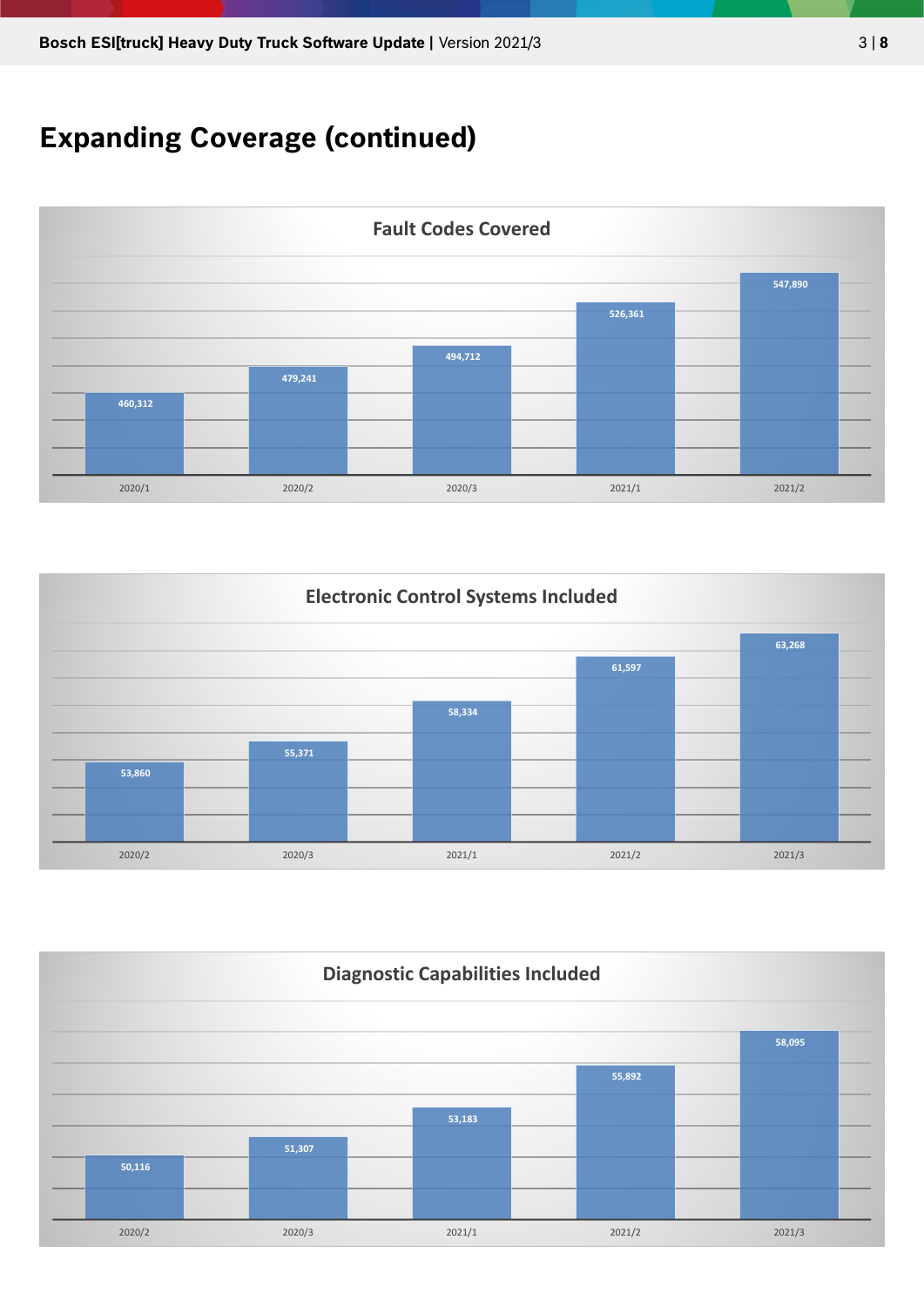### **Additional Vehicle Coverage & Highlights**

#### **Heavy –Duty Truck**

*New content has been added for the following Heavy Duty Systems:*

- $\blacktriangleright$  Bendix
	- o Wingman Fusion FLC20 ADAS
	- o TPMS
- $\triangleright$  Caterpillar
	- o EPA 04/07 Engines new troubleshooting
	- o Default warning indicators available while recording data
- $\triangleright$  Cummins
	- o X12 CM2350 SCR efficiency and particulate regen, new troubleshooting
	- o X15 CM2350 Component replacement guides updated
	- o B6.7 CM2450 Added technical data and wiring diagrams
	- o L9 CM2450 (GHG21) Added technical data and wiring diagrams
	- o 15.0 400EX (X15 X124B) GHG21
	- o 15.0 500ST (X15 X124B) GHG21
	- o 15.0 605V (X15 X134B) GHG21
- $\triangleright$  Dana –
- o CTIS Modifying parameters on tire info system
- ▶ Detroit Diesel-MBE -
	- $\circ$  GHG 14 / GHG17
		- New CPC5 powertrain controller in 2021 New Cascadia
		- **•** VIN Synchronization
		- **•** DDEC16 DD16 GHG17 new troubleshooting
	- DDEC & MBE Engines
		- New component replacement guides
		- **EPA 07 new parameter groups**
	- New Cascadia modules new variants and extended coverage
	- o DT12 Transmission added parameter modifications and component replacement guides
- $\blacktriangleright$  Eaton –
- o New Hybrid Electric Drivetrain system
- Meritor Wabco
	- o Tractor SmarTrac mBSP new troubleshooting
- $\blacktriangleright$  Navistar
	- o MaxxForce & SCR Engines
		- New parameter groups
		- New component replacement guides
		- Freeze frame data
		- **Enhanced troubleshooting guides**
	- o N9 & N13 Engines
		- Cause and effect info added to most common DTCs
	- o ESC many new bidirectional tests
	- o VGT reset in International A26 (2017+ models)
- ▶ Paccar
	- o CECU 3 (CAN) New references and variants, new troubleshooting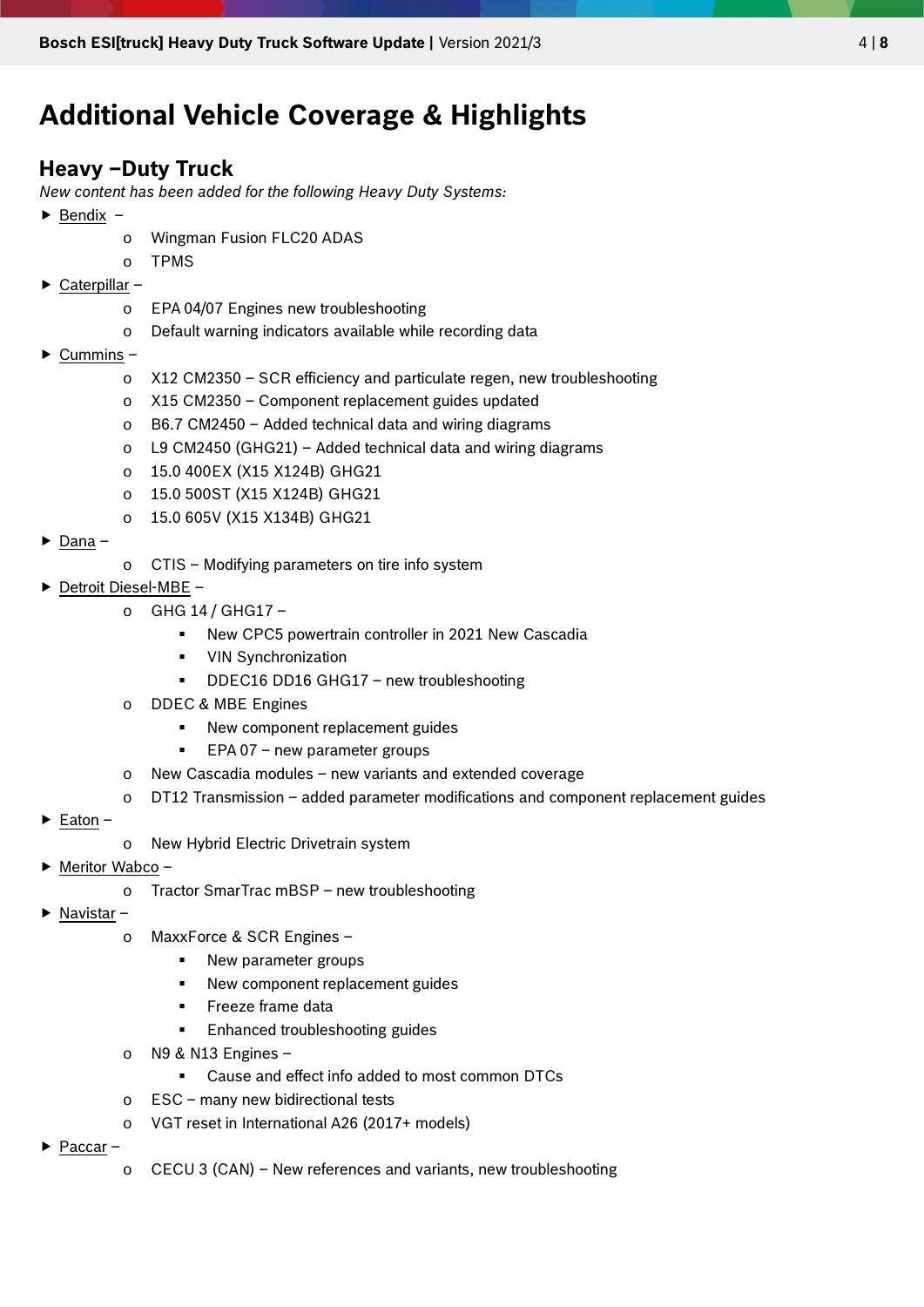#### $\triangleright$  <u>Volvo/Mack</u> –

- o Engine type data and vehicle service data in new MACK engines:
	- 10.8 345 (MP7) US21
	- **10.8 425 (MP7) US21**
	- 12.8 505 (MP8) US21
- o Engine type data and vehicle service data in new VOLVO engines:
	- 10.8 385 (D11H) US21
	- 12.8 375 (D13H) US21
	- 12.8 500 (D13H) US21
- ▶ ... And MUCH More!

#### **Trailer Additional Coverage**

*New content has been added for the following Trailer Systems::*

- $\blacktriangleright$  Bendix
	- o TABS-6 ADV MC Bidirectional tests added
- $\blacktriangleright$  Haldex
	- o New ITCM Trailer brake system
- ▶ Meritor Wabco
	- o Trailer ABS 2M with RSS Plus pressure test, system test, and operation data
	- o Trailer ABS 1M with RSS Plus Basic system test and operation data

#### **Light and Medium –Duty Truck Additional Coverage**

*New content has been added in the following Light and Medium Duty (Light Commercial) Vehicles:*  $\triangleright$  Ford –

- o Additional technical data for several systems, including:
	- 2018+ F-150 3.0 PCM/TCM
	- 2020+ F600 7.3 PCM/TCM
- $\blacktriangleright$  Freightliner
	- o Sprinter 2019+ with OM 642 engine new EZS ignition
- ▶ GMC/Chevrolet
	- o 2018+ Silverado HD 4500-6500 coverage
- $\blacktriangleright$  Hino –
- o New system for ECM parameters configuration
- o New wiring diagrams and technical data added for several systems
- $\blacktriangleright$  Isuzu –
- o Over 150 component images and locations added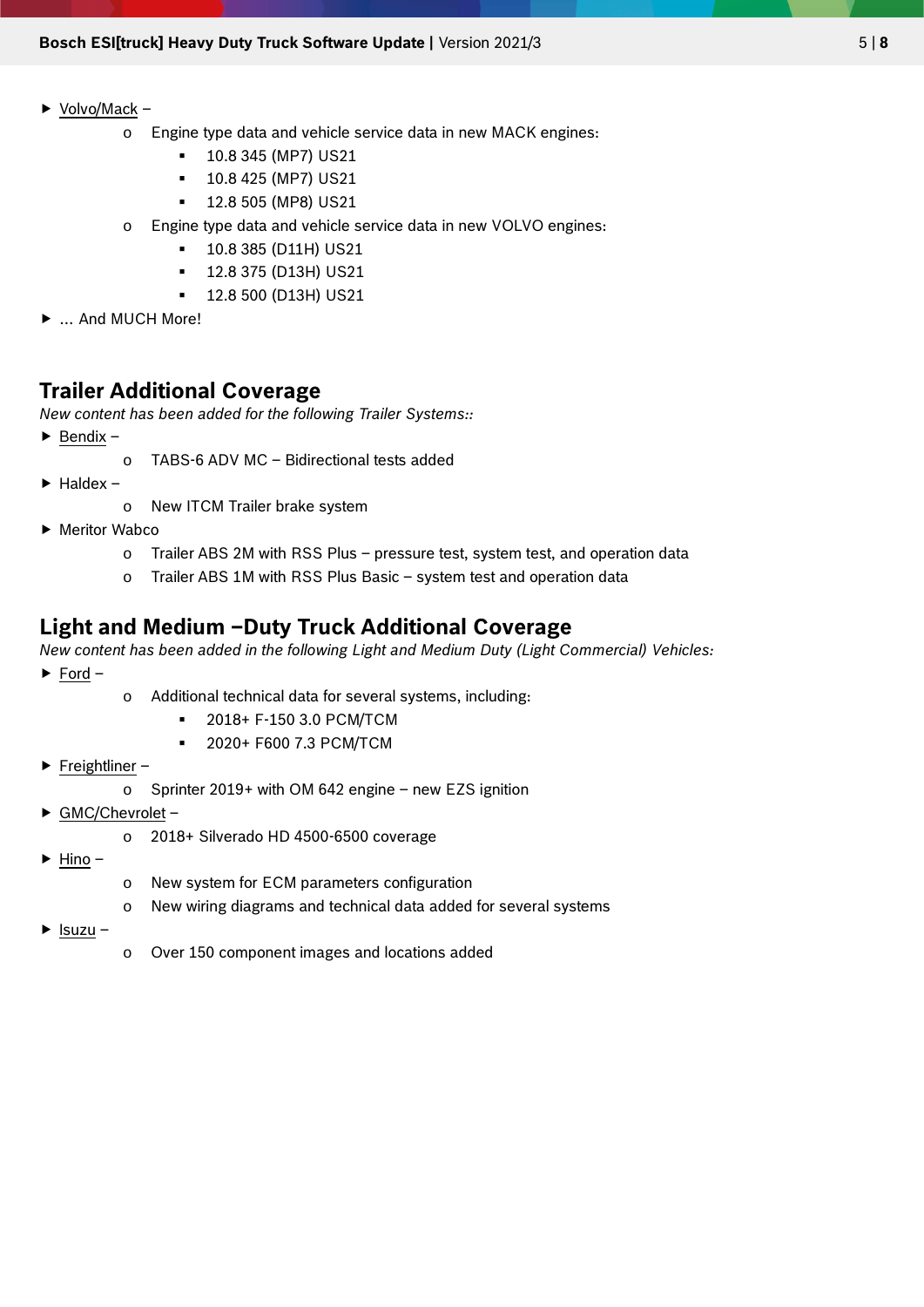### **Off-Highway Software**

NOTE – these features are only available if you have purchased the Off-Highway add-on module for the *Bosch ESI Truck. To learn more about this additional capability, visit [www.boschdiagnostics.com](http://www.boschdiagnostics.com/) or see your tool distributor.*

- Off-Highway was first available with software revision (2018/3)
- Online Repair (Troubleshooting) module is free of charge during the promotional period **until the end of 2021**.

#### **Agricultural Vehicles Additional Coverage**

*New content has been added in the following Agricultural Vehicle Systems:*

- $\blacktriangleright$  Basak New Make
- ► Case iH Farmall A, Farmall U (TMR), engine: Final Tier 4/Stage IV, Puma Series 18/19x6 Semi Power Shift
- ► Claas Nexos
- ▶ Fendt -900 Vario Series (GEN6), engine: MAN, Final Tier 4/Stage IV
- ▶ Foton Lovol New Make
- ▶ JCB Fastrac 3000 Series, Fastrac early 2000 Series
- ▶ John Deere S700
- $\blacktriangleright$  Kubota R325
- ▶ Landini -7 Robo-six Series, Rex 3 Series, Trekker Series
- ▶ Massey Ferguson 7200 Series, 569X Series, 989X Series
- ▶ McCormick X7.6 P6-Drive Series, TX Series
- $\blacktriangleright$  Miller New Make
- ▶ New Holland TD4 F Series, T5 Series, 7000 Series, 9000 Series
- $\triangleright$  Steyr Kompakt S Series
- ▶ Valpadana -7000 Series, 9000 Series
- Valtra –S4 Series, N 101HCR (AC10.2), N Series (AC36.61), T Series (AC37.6)
- ▶ Zoomlion New Make
- *Much More! Including:*
	- o Additional Technical and Maintenance data for: Case iH, Claas, Deutz-Fahr, Fendt, John Deere, Kubota, Massey Ferguson, New Holland, and Steyr
	- o Additional Troubleshooting Guides and Procedures for: John Deere, New Holland, and Steyr
	- o Additional Wiring Diagrams and Technical Information for Systems in: Deutz-Fahr, Hürlimann, John Deere, Kubota, Lamborghini, and Landini.
	- o New features in Caterpillar engines, Cummins engines, Deutz engines, MAN engines, and PERKINS engines

#### **Construction Vehicles Additional Coverage**

*New content has been added in the following Construction and Off-Highway Vehicle Systems:*

- Caterpillar New coverage: C-44.4/C-6.6 engines, EHCU-II hydraulics, MCM in D Series and crawl excavators, and new wiring diagrams
- ▶ Doosan New coverage: E-POS central computer
- $\blacktriangleright$  Hansa New brand
- ▶ JCB New coverage: SCR exhaust gas treatment
- $\triangleright$  Komatsu New coverage for articulated haulers and dozers, and Cummins engines
- ▶ Volvo CE– New coverage: EDC V2 engine, parameter modifications, HMICU unit, and ACM exhaust treatment
- Wollard New brand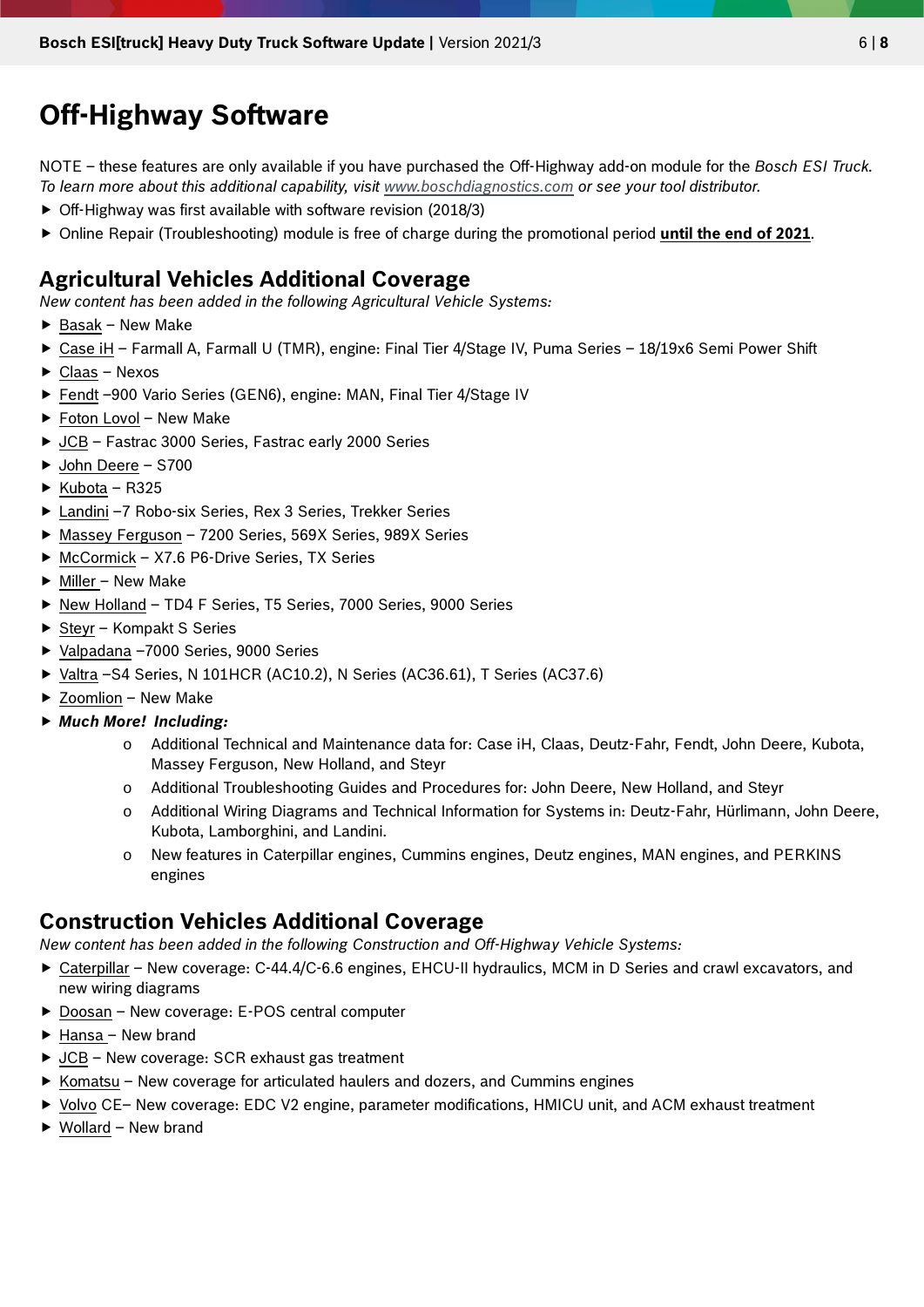#### **Stationary Engines Additional Coverage**

*New content has been added in the following Stationary Engine brands:*

- $\triangleright$  Cummins New coverage in:
	- o E6D125/6D140/6D170 11/15/23 CM2250
	- o QSL9 CM2250
	- o QSX 11.9/15 CM2250
	- o X12 CM2350
- $\triangleright$  Deutz New coverage:
	- o Compatibility codes in EDC 17 CV52 and EDC 17 CV54
	- o EMR4, EDC 17 CV52 engine control
	- o New ECU HPCR (Level 25) Interim Tier 4/Stage IIIB
- ▶ Isuzu New coverage: 4LE2 CAN engine control
- $\triangleright$  Kubota New coverage: ACU exhaust treatment
- $\blacktriangleright$  Perkins New coverage:
	- o 1204E/1206E and 1204F/1206F engine added functions
		- o New wiring diagrams for 1103C and 1104C Tier 2 engines, and 403F and 404F Tier 4 engines
- $\triangleright$  Volvo Penta New coverage:
	- o EMS V3 modification of injection correction factor
	- o New wiring diagrams in TTAD1640-42GE and TAD1641-43VE models
- ▶ Yanmar New wiring diagrams in 3TN88F model

### *Thank you for being a loyal Bosch Customer.*

#### *Visit [www.boschdiagnostics.com](http://www.boschdiagnostics.com/) and see your preferred Bosch Distributor for more information.*